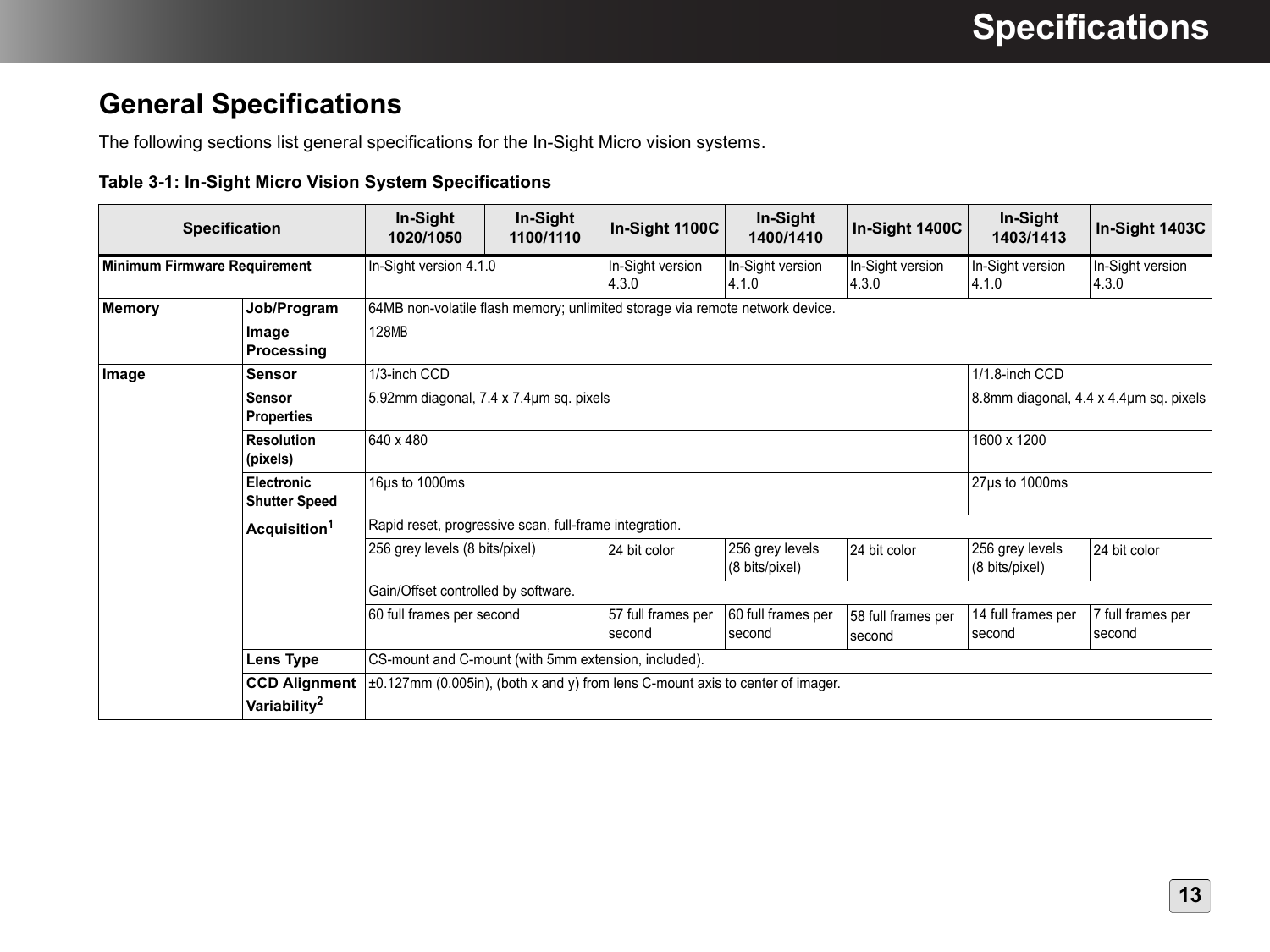## **Table 3-1: In-Sight Micro Vision System Specifications (Cont.)**

| <b>Specification</b>         |                                   | In-Sight<br>1020/1050                                                                                                                                                   | In-Sight<br>1100/1110 | In-Sight 1100C | In-Sight<br>1400/1410 | In-Sight 1400C | In-Sight<br>1403/1413 | In-Sight 1403C |  |  |
|------------------------------|-----------------------------------|-------------------------------------------------------------------------------------------------------------------------------------------------------------------------|-----------------------|----------------|-----------------------|----------------|-----------------------|----------------|--|--|
| <b>I/O</b>                   | <b>Trigger</b>                    | opto-isolated, acquisition trigger input.                                                                                                                               |                       |                |                       |                |                       |                |  |  |
|                              |                                   | Remote software commands via Ethernet. (RS-232C available when using the optional CIO-MICRO or CIO-MICRO-CC I/O module.)                                                |                       |                |                       |                |                       |                |  |  |
|                              | <b>Discrete Inputs</b>            | None. (Eight additional inputs available when using the optional CIO-MICRO, CIO-MICRO-CC or CIO-WENET (750-341) I/O module.)                                            |                       |                |                       |                |                       |                |  |  |
|                              | <b>Discrete</b><br><b>Outputs</b> | 2 opto-isolated, NPN/PNP high-speed outputs. (Eight additional outputs available when using the optional CIO-MICRO, CIO-MICRO-CC or<br>CIO-WENET (750-341) I/O module.) |                       |                |                       |                |                       |                |  |  |
|                              | <b>Status LEDs</b>                | Network, 2 user-configurable.                                                                                                                                           |                       |                |                       |                |                       |                |  |  |
| <b>Communications</b>        | <b>Network</b>                    | Ethernet port, 10/100 BaseT with auto MDI/MDIX. Supports DHCP (factory default), static and link-local IP address configuration.                                        |                       |                |                       |                |                       |                |  |  |
|                              | <b>Serial</b>                     | None. (RS-232C: 1200 to 115,200 baud rates when connected to a CIO-MICRO or CIO-MICRO-CC I/O module).                                                                   |                       |                |                       |                |                       |                |  |  |
| <b>Power</b>                 | <b>Class</b>                      | Class 2 Power over Ethernet (PoE) device.                                                                                                                               |                       |                |                       |                |                       |                |  |  |
|                              | <b>Type</b>                       | A and B.                                                                                                                                                                |                       |                |                       |                |                       |                |  |  |
| <b>Mechanical</b>            | <b>Material</b>                   | Die-cast zinc housing.                                                                                                                                                  |                       |                |                       |                |                       |                |  |  |
|                              | <b>Finish</b>                     | Painted.                                                                                                                                                                |                       |                |                       |                |                       |                |  |  |
|                              | <b>Mounting</b>                   | Four M3 threaded mounting holes (1/4 - 20 and M6 mounting holes also available on mounting block).                                                                      |                       |                |                       |                |                       |                |  |  |
|                              | <b>Dimensions</b>                 | 30mm (1.18in) x 30mm (1.18in) x 60mm (2.36in)                                                                                                                           |                       |                |                       |                |                       |                |  |  |
|                              | Weight                            | 121g (4.27oz.) without mounting block.<br>146g (5.15oz.) with mounting block.                                                                                           |                       |                |                       |                |                       |                |  |  |
| Environmental                | <b>Temperature</b>                | Operating: 0°C to 45°C (32°F to 113°F)<br>Storage: -30°C to 80°C (-22°F to 176°F)                                                                                       |                       |                |                       |                |                       |                |  |  |
|                              | <b>Humidity</b>                   | 90%, non-condensing (Operating and Storage)                                                                                                                             |                       |                |                       |                |                       |                |  |  |
|                              | <b>Protection</b>                 | IP51 with cables and lens attached.                                                                                                                                     |                       |                |                       |                |                       |                |  |  |
|                              | <b>Shock</b>                      | 80 G shock with 50 gram lens attached per IEC 68-2-27.                                                                                                                  |                       |                |                       |                |                       |                |  |  |
|                              | <b>Vibration</b>                  | 10 G from 10-500 Hz with 50 gram lens attached per IEC 68-2-6.                                                                                                          |                       |                |                       |                |                       |                |  |  |
| <b>Requlatory Compliance</b> |                                   | CE, FCC, TUV SUD NRTL, RoHS                                                                                                                                             |                       |                |                       |                |                       |                |  |  |

1. Maximum frames per second is job-dependent and based on the minimum exposure for a full image frame capture.

2. Expected variability in the physical position of the CCD, from vision system-to-vision system. This equates to ~ ±17 pixels on a 640 x 480 resolution CCD and ~ ±29 pixels on a 1600 x 1200 resolution CCD.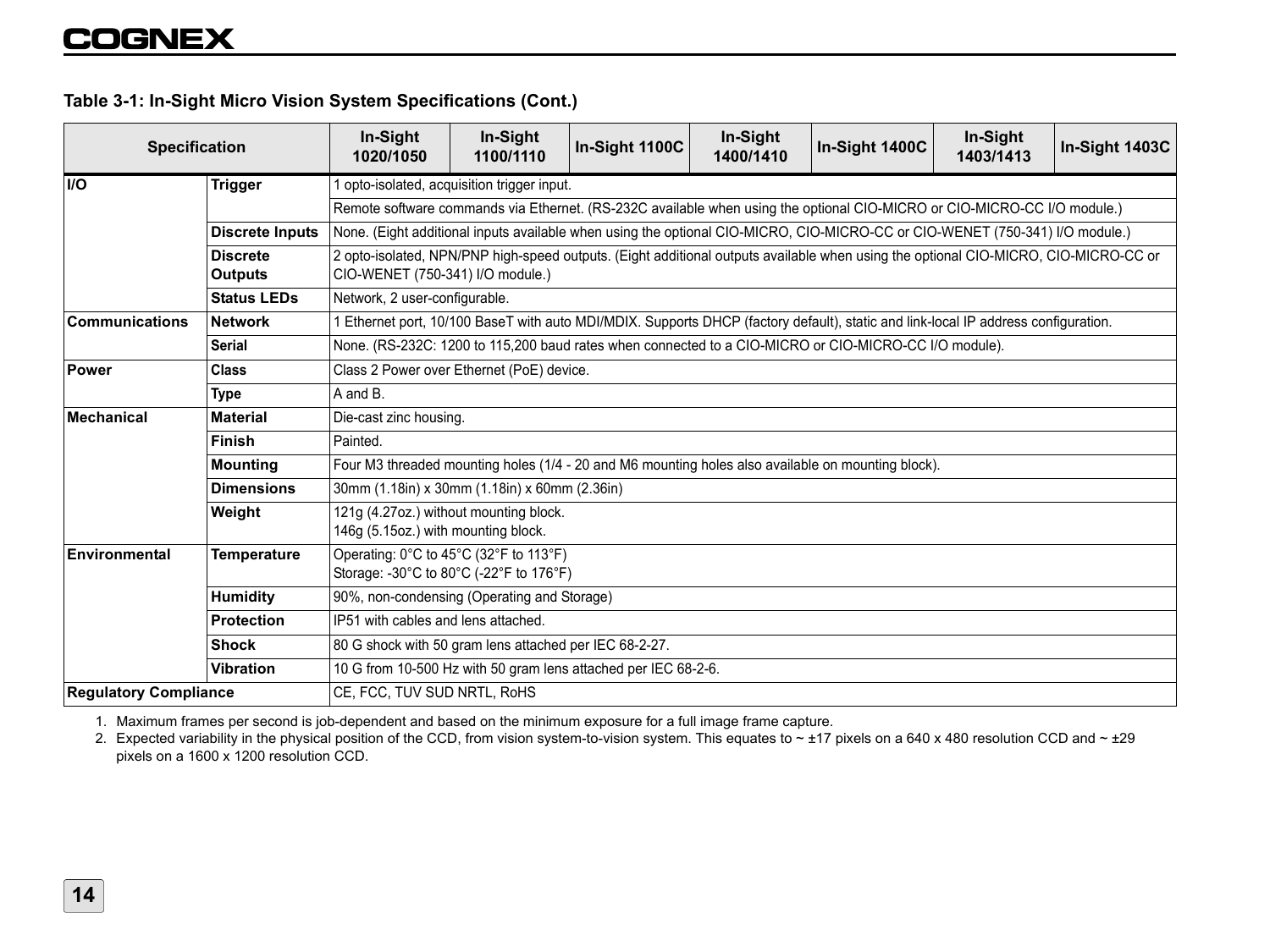## **In-Sight Micro Vision System Dimensional Drawings**

- All dimensions are in millimeters [inches] and are for reference purposes only.
- All specifications may be changed without notice.

**Note:**



**Figure 3-7: In-Sight Micro Vision System Dimensions**